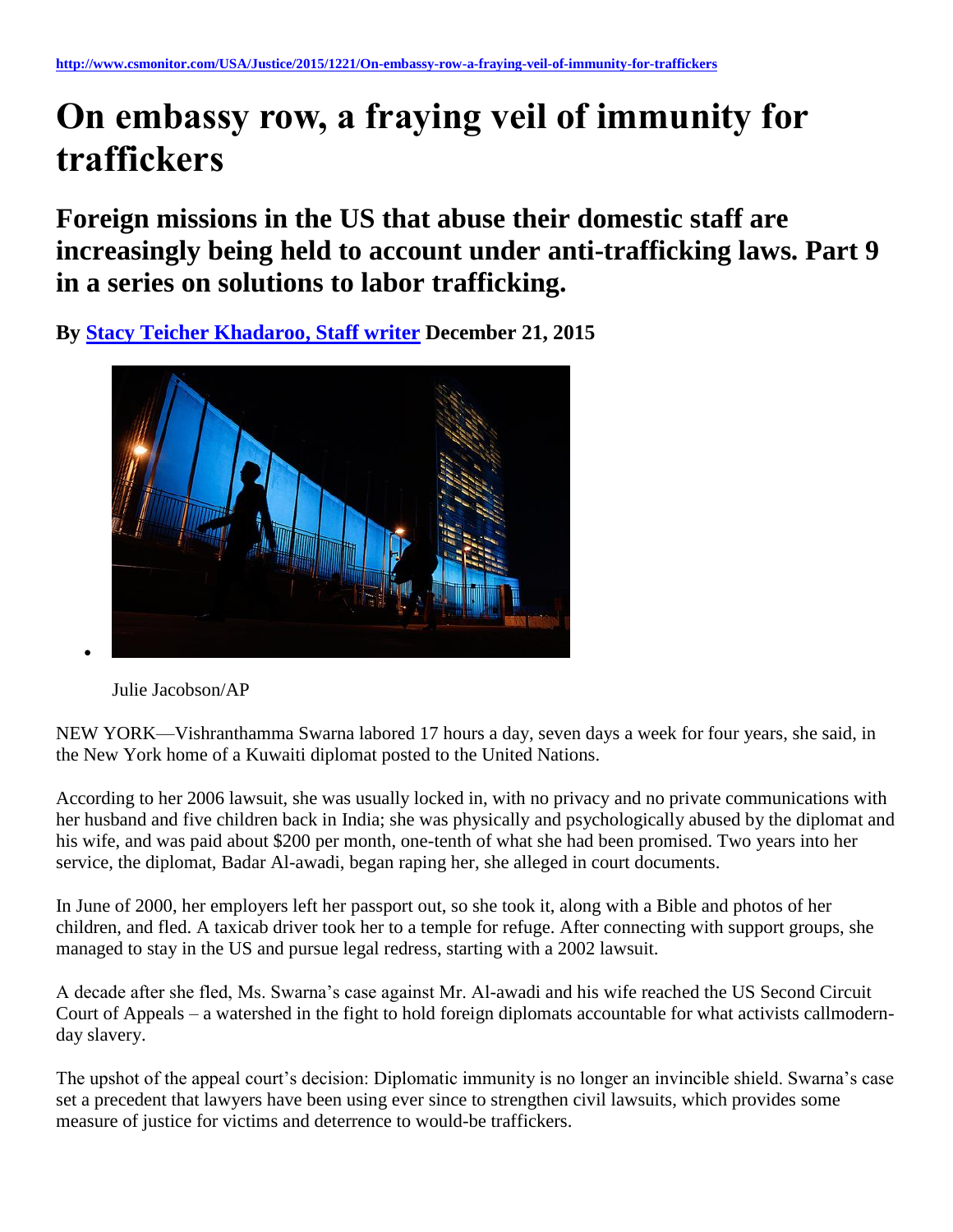Claims of diplomatic immunity in the US and many other countries have long been used by unscrupulous employersto abuse domestic workers with impunity. In some cases, allegations fit the definition of trafficking under US law.

The Swarna case clarified that interactions with domestic servants aren't generally part of a diplomat's official functions, so immunity expires when the person leaves a diplomatic post, opening the door to civil lawsuits.

## Recommended: [What is human trafficking?](http://www.csmonitor.com/World/2015/1026/What-is-human-trafficking)

"What we play with the diplomats is a waiting game: We wait for them to leave and then we sue them," says Martina Vandenberg, founder and president of The Human Trafficking Pro Bono Legal Center in Washington. "The risk associated with abusing, raping, holding your domestic worker in forced labor … has increased exponentially. The level of US government scrutiny … has also increased, and the consequences at a diplomatic level can be devastating."

Criminal prosecutions of alleged traffickers of domestic workers are rare. It can be difficult to build a case that will convince a jury, and sometimes victims don't want to testify. Immunity claims only make that path more difficult.

[A 2008 GAO report found 42 cases of alleged abuse](http://www.gao.gov/assets/280/278797.pdf) against domestic workers of diplomats and employees of foreign organizations in the US between 2000 and 2008. During that period, the US issued nearly 18,000 visas for such workers. However, the report noted that the actual amount of abuse was likely higher. These workers, it said, "are among the most vulnerable who enter our borders legally. They are often poor, uneducated, and unfamiliar with their rights under US law."

Civil suits have become a beacon of hope, bringing some justice to survivors and boosting public awareness and prevention efforts.

About 25 federal civil cases have been brought against diplomats or employees of foreign organizations in the US through the 2003 civil provision of the Trafficking Victims Protection Act. This represents one-sixth of the trafficking cases brought under that provision, according to the database kept by Ms. Vandenberg's legal center.

These workers account for such a large fraction of the civil lawsuits for several reasons. They are particularly vulnerable because if they leave their employer they lose their legal immigration status. They are often in big cities such as Washington and New York, so if they escape, an experienced cadre of pro bono attorneys is ready to assist them.

Amendments to the US law in 2008 also made such suits more likely by allowing trafficking victims of diplomats and employees of international organizations to pursue civil lawsuits without fear of deportation. [\[Read the sidebar on the legal reform here.\]](http://www.csmonitor.com/USA/Justice/2015/1221/Why-Congress-tightened-the-law-on-foreign-diplomats-hiring-staff)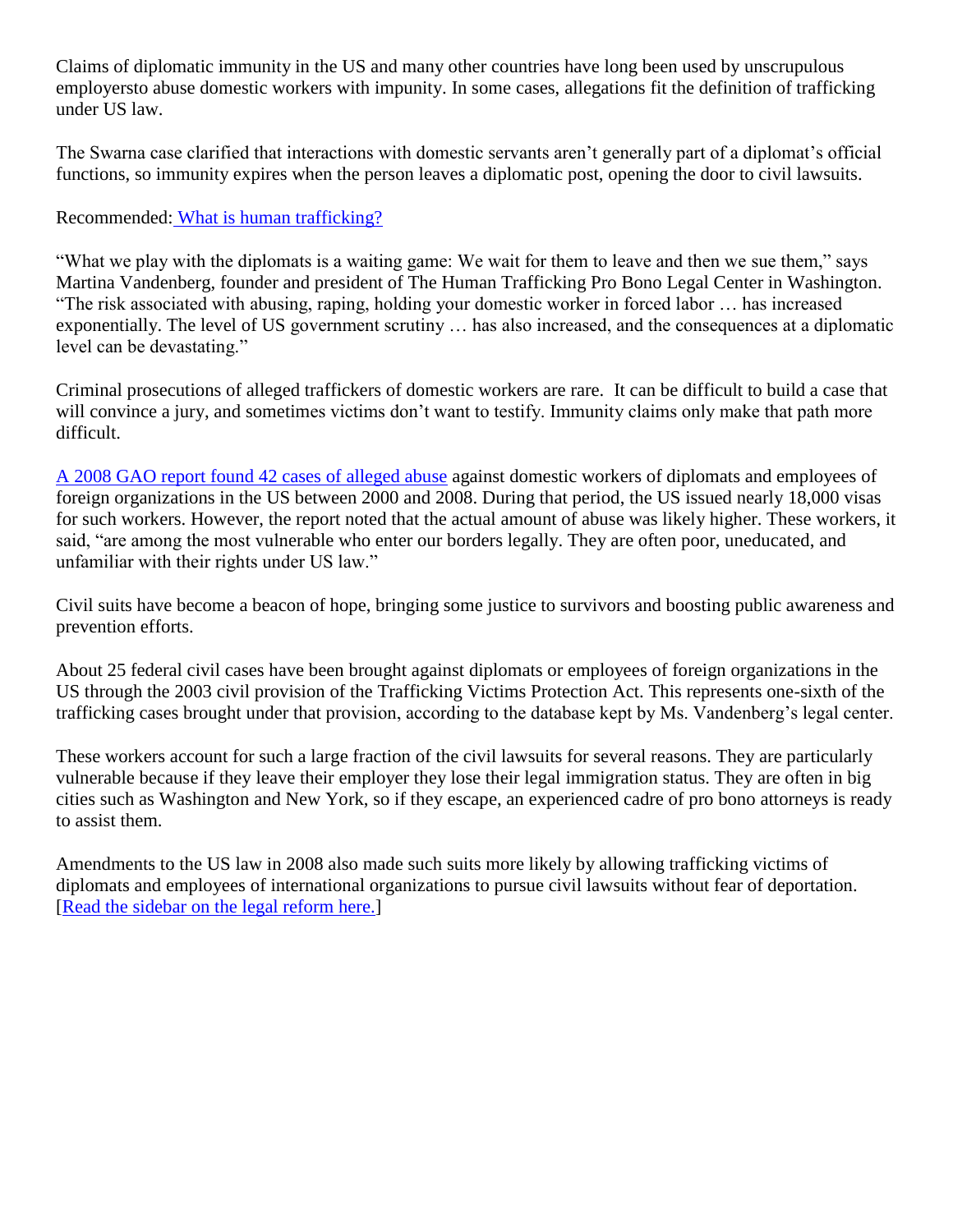

Ambassador of the Philippines to United Nations Lauro L. Baja Jr. speaks to reporters on Oct. 23, 2003. He was later accused of trafficking a domestic worker from the Philippines; the case was settled out of court. David Karp/AP/File

Before survivors are able to bring suits, they often need a supportive community of advocates to help them get on their feet.

After alleged trafficking by Lauro Baja Jr., a former Filipino ambassador to the UN, Filipina domestic worker Marichu Baoanan sought assistance from Damayan Migrant Workers Association, an advocacy group in New York. Only when she had been reunited with family members through a special visa process did she feel safe to [sue Mr. Baja and his wife and adult daughter.](http://www.csmonitor.com/World/2015/1102/Trafficking-One-woman-s-journey-from-Staten-Island-slavery-to-her-own-boss)

After a federal court in Manhattan ruled in 2009 that Mr. Baja was not immune, he and the other defendants reached a confidential settlement with Ms. Baoanan.

"The fact that her employer was not able to use diplomatic immunity is huge," says Grace Chang, a professor at the University of California in Santa Barbara who studies trafficking. Media coverage of the case in the US and the Philippines brought a new understanding that domestic workers weren't just being underpaid, but sometimes virtually enslaved.

At that time, Swarna's case was working its way through the appeals process.

In Baoanan and Swarna's case, judges ruled that "residual immunity" – a more limited protection from US laws that diplomats can retain even after they've left their posts – didn't apply to how they treated their household workers and couldn't shield them from these civil suits. It was a major breakthrough in the battle to hold diplomats accountable.

The 2010 Swarna decision set a precedent that is binding in the Second Circuit, covering Connecticut, New York State, and Vermont. Other courts around the country also look to that case and may follow suit.

The defendants ultimately settled in 2011, but denied any wrongdoing. The New York law firm that represented them, Shearman & Sterling LLP, declined to comment.